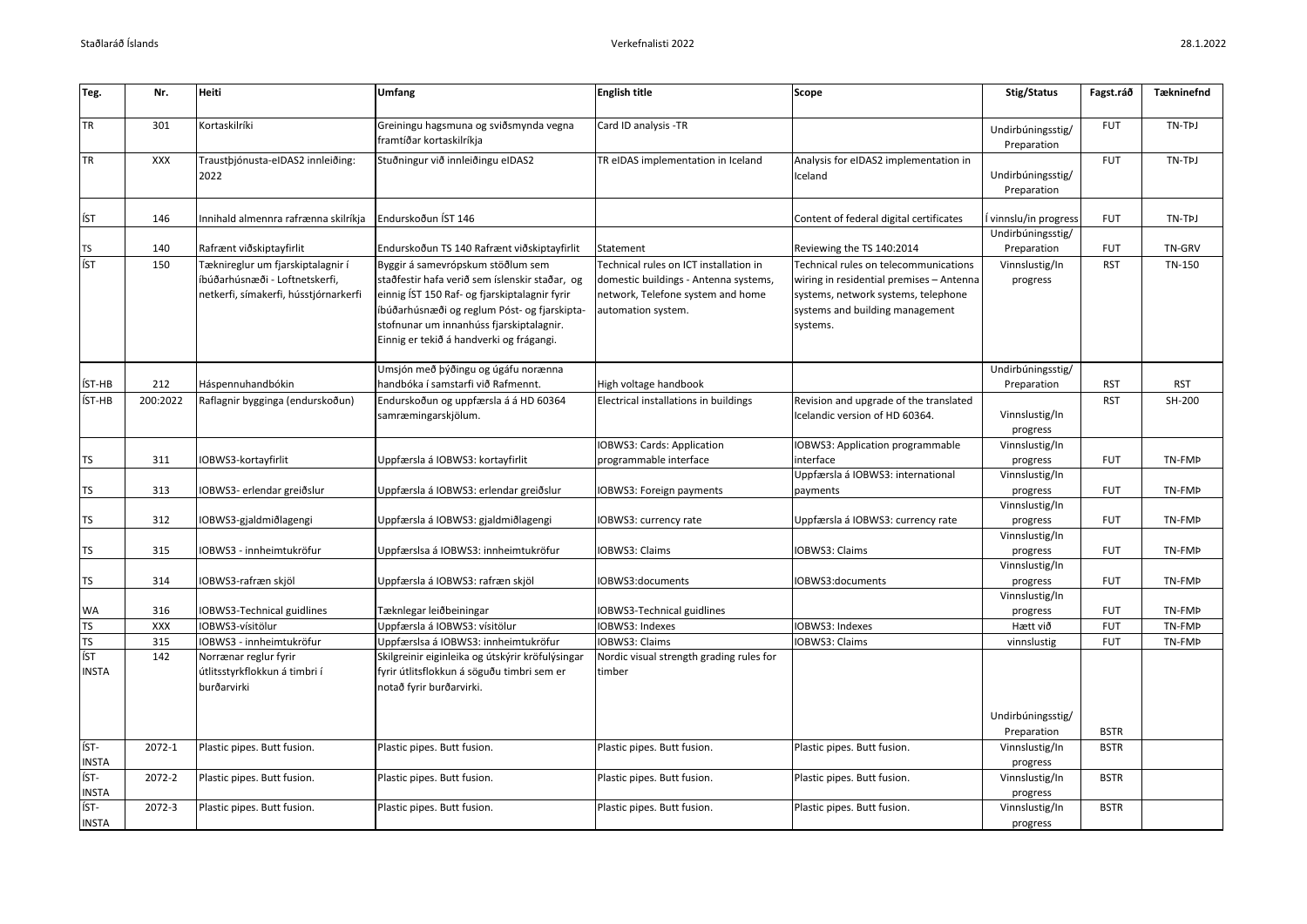| 28.1.2022 |  |
|-----------|--|
|-----------|--|

| ÍST-                 | 2072-4     | Plastic pipes. Butt fusion.                                                                | Plastic pipes. Butt fusion.                                                                                                              | Plastic pipes. Butt fusion.                                                                                   | Plastic pipes. Butt fusion.                                                                                                                                                                                                                                             | Vinnslustig/In                   | <b>BSTR</b> |                                           |
|----------------------|------------|--------------------------------------------------------------------------------------------|------------------------------------------------------------------------------------------------------------------------------------------|---------------------------------------------------------------------------------------------------------------|-------------------------------------------------------------------------------------------------------------------------------------------------------------------------------------------------------------------------------------------------------------------------|----------------------------------|-------------|-------------------------------------------|
| ÍST-<br><b>INSTA</b> | 2072-5     | Plastic pipes. Butt fusion.                                                                | Plastic pipes. Butt fusion.                                                                                                              | Plastic pipes. Butt fusion.                                                                                   | Plastic pipes. Butt fusion.                                                                                                                                                                                                                                             | Vinnslustig/In<br>progress       | <b>BSTR</b> |                                           |
| ÍST-<br><b>INSTA</b> | 2072-6     | Plastic pipes. Butt fusion.                                                                | Plastic pipes. Butt fusion.                                                                                                              | Plastic pipes. Butt fusion.                                                                                   | Plastic pipes. Butt fusion.                                                                                                                                                                                                                                             | Vinnslustig/In<br>progress       | <b>BSTR</b> |                                           |
| ÍST-<br><b>INSTA</b> | 2072-7     | Plastic pipes. Butt fusion.                                                                | Plastic pipes. Butt fusion.                                                                                                              | Plastic pipes. Butt fusion.                                                                                   | Plastic pipes. Butt fusion.                                                                                                                                                                                                                                             | Vinnslustig/In<br>progress       | <b>BSTR</b> |                                           |
| ÍST<br><b>INSTA</b>  | $500-3$    | Öryggi vegna vinnu við lyftur                                                              | Öryggi vinnu við viðhald, viðgerðir,<br>endurnýjun, niðurrif og skoðun á lyftum sem<br>og á meðan uppsetningu á nýjum lyftum<br>stendur. | Safe working on lifts                                                                                         | Safe work with the maintenance, repair,<br>modernization, dismantling and<br>inspection of lifts as well as during the<br>installation of new lifts.                                                                                                                    | Vinnslustig/In<br>progress       | <b>BSTR</b> |                                           |
| ÍST                  | 52         | Skráning á fjölda herbergja í íbúðum                                                       | Skráning á fjölda herbergja í íbúðum                                                                                                     | Registration of number of rooms in<br>apartments                                                              | Registration of number of rooms in<br>apartments                                                                                                                                                                                                                        | Vinnslustig/In<br>progress       | <b>BSTR</b> |                                           |
| ÍST                  | 53         | Skráning hæða og hæðar á<br>byggingum                                                      | Skráning hæða og hæðar á byggingum                                                                                                       | Registration of stories and height of<br>buildings                                                            | Registration of stories and height of<br>buildings                                                                                                                                                                                                                      | Vinnslustig/In<br>progress       | <b>BSTR</b> |                                           |
| WA                   | 305        |                                                                                            | Landtengingar skipa - Spenna og tíðni Landtengingar skipa - Spenna og tíðni                                                              | Electrical shore connections of ships in<br>orts - Voltage and frequency                                      | Electrical shore connections of ships in<br>orts - Voltage and frequency                                                                                                                                                                                                | Vinnslustig                      | <b>RST</b>  | $VS-6$                                    |
| <b>WA</b>            | 306        | Landtengingar skipa - Skilfletir                                                           | Landtengingar skipa - Skilfletir                                                                                                         | Electrical shore connections of ships in<br>ports-Interfaces                                                  | Electrical shore connections of ships in<br>ports-Interfaces                                                                                                                                                                                                            | Vinnslustig                      | <b>RST</b>  | $VS-6$                                    |
| <b>WA</b>            | 307        | lög, reglugerðir og staðla                                                                 | Landtengingar skipa - Yfirlit yfir helstu Landtengingar skipa - Yfirlit yfir helstu lög,<br>reglugerðir og staðla                        | Electrical shore connections of ships in<br>ports - Overview of main law, regulation<br>and standards         | Electrical shore connections of ships in<br>ports - Overview of main law,<br>regulation and standards                                                                                                                                                                   | Vinnslustig                      | <b>RST</b>  | $VS-6$                                    |
| ÍST EN<br>ISO/IEC    | 27000      | Upplýsingatækni - Öryggistækni -<br>Stjórnkerfi upplýsingaöryggis - Yfirlit<br>og orðasafn | Endurskoðun þýðingar vegna nýrrar útgáfu á<br>27000 hjá ISO                                                                              | Information technology- Security<br>techniques - Information security<br>management systems - Overview and    |                                                                                                                                                                                                                                                                         | Undirbúningsstig                 | <b>FUT</b>  | TN-UPV                                    |
| <b>TS</b>            | 92         | Tækniforskrift um ábyrga<br>kolefnisjöfnun                                                 | Tækniforskrift um notkun ISO 14000<br>staðlaraðarinnat il að staðfesta kolefnislosun<br>og bindingu                                      | Responsible Carbon offsets                                                                                    | TS on how ISO 14000 series can be used<br>to verify manufacturing of carbon units<br>and sequestration on one hand and on<br>the other how measurements of<br>greenhouse gas emmissions can be<br>coordinated in order to build a market<br>with verified carbon units. | Vinnslustig/In<br>progress       | Stjórn IST  | Tækninefnd um<br>ábyrga<br>kolefnisjöfnun |
| ÍST                  | <b>XXX</b> | Lágorkuhús - Orkunýting                                                                    | Kröfur og skilgreiningar                                                                                                                 | Low-energy buildings                                                                                          | Requirements and definitions                                                                                                                                                                                                                                            | Undirbúningsstig/<br>Preparation | <b>BSTR</b> | Stjórn BSTR                               |
| ÍST EN               | 1990/NA    | Þolhönnu - Almennt                                                                         | Þolhönnu - Almennt                                                                                                                       | Basis of structural design                                                                                    | Basis of structural design                                                                                                                                                                                                                                              | Undirbúningsstig/<br>Preparation | <b>BSTR</b> | Stjórn BSTR                               |
| ÍST EN               |            | 1991.1.1/NA   Þolhönnun - Álag                                                             | Þolhönnun - Álag                                                                                                                         | Actions on structures - Part 1-1: General<br>actions - Densities, self-weight, imposed<br>loads for buildings | Actions on structures - Part 1-1: General<br>actions - Densities, self-weight,<br>imposed loads for buildings                                                                                                                                                           | Undirbúningsstig/<br>Preparation | <b>BSTR</b> | Stjórn BSTR                               |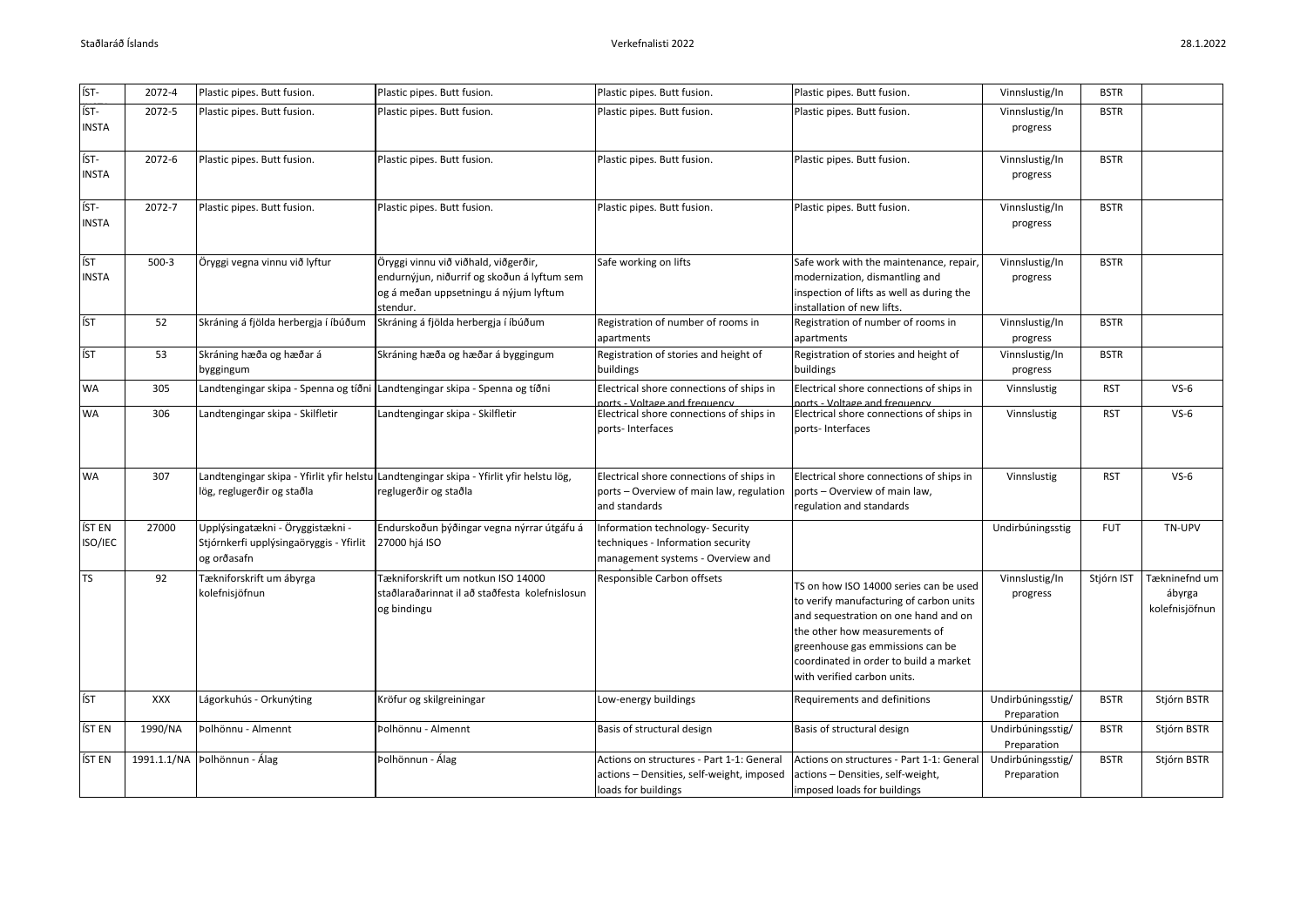| ÍST EN | 1991.1.2/NA | Þolhönnun - Álag                             | Þolhönnun - Álag                | Actions on structures - Part 1-2: General                                          | Actions on structures - Part 1-2: General | Undirbúningsstig/ | <b>BSTR</b> | Stjórn BSTR |
|--------|-------------|----------------------------------------------|---------------------------------|------------------------------------------------------------------------------------|-------------------------------------------|-------------------|-------------|-------------|
|        |             |                                              |                                 | actions - Actions on structures exposed to actions - Actions on structures exposed |                                           | Preparation       |             |             |
|        |             |                                              |                                 | fire                                                                               | to fire                                   |                   |             |             |
| ÍST EN |             | 1991.1.3/NA   Þolhönnun - Álag               | Þolhönnun - Álag                | Actions on structures - Part 1-3: General                                          | Actions on structures - Part 1-3: General | Undirbúningsstig/ | <b>BSTR</b> | Stjórn BSTR |
|        |             |                                              |                                 | actions - Snow loads                                                               | actions - Snow loads                      | Preparation       |             |             |
| ÍST EN | 1991.1.4/NA | Þolhönnun - Álag                             | Þolhönnun - Álag                | Actions on structures - Part 1-4: General                                          | Actions on structures - Part 1-4: General | Undirbúningsstig/ | <b>BSTR</b> | Stjórn BSTR |
|        |             |                                              |                                 | actions - Wind actions                                                             | actions - Wind actions                    | Preparation       |             |             |
| ÍST EN | 1991.1.5/NA | Þolhönnun - Álag                             | Þolhönnun - Álag                | Actions on structures - Part 1-5: General                                          | Actions on structures - Part 1-5: General | Undirbúningsstig/ | <b>BSTR</b> | Stjórn BSTR |
|        |             |                                              |                                 | actions - Thermal actions                                                          | actions - Thermal actions                 | Preparation       |             |             |
| ÍST EN | 1991.1.6/NA | Þolhönnun - Álag                             | Þolhönnun - Álag                | Actions on structures Part 1-6: General                                            | Actions on structures Part 1-6: General   | Undirbúningsstig/ | <b>BSTR</b> | Stjórn BSTR |
|        |             |                                              |                                 | actions - Actions during execution                                                 | actions - Actions during execution        | Preparation       |             |             |
|        |             |                                              |                                 |                                                                                    |                                           |                   |             |             |
| ÍST EN |             | 1991.1.7/NA   Þolhönnun - Álag               | Þolhönnun - Álag                | Actions on structures - Part 1-7: General                                          | Actions on structures - Part 1-7: General | Undirbúningsstig/ | <b>BSTR</b> | Stjórn BSTR |
|        |             |                                              |                                 | actions - Accidental actions                                                       | actions - Accidental actions              | Preparation       |             |             |
| ÍST EN | 1991.2/NA   | Þolhönnun - Álag                             | Þolhönnun - Álag                | Actions on structures - Part 2: Traffic                                            | Actions on structures - Part 2: Traffic   | Undirbúningsstig/ | <b>BSTR</b> | Stjórn BSTR |
|        |             |                                              |                                 | loads on bridges                                                                   | loads on bridges                          | Preparation       |             |             |
| ÍST EN | 1991.3/NA   | Þolhönnun - Álag                             | Þolhönnun - Álag                | Actions on structures - Part 3: Actions                                            | Actions on structures - Part 3: Actions   | Undirbúningsstig/ | <b>BSTR</b> | Stjórn BSTR |
|        |             |                                              |                                 | induced by cranes and machinery                                                    | induced by cranes and machinery           | Preparation       |             |             |
| ÍST EN | 1991.4/NA   | Þolhönnun - Álag                             | Þolhönnun - Álag                | Actions on structures - Part 4: Silos and                                          | Actions on structures - Part 4: Silos and | Undirbúningsstig/ | <b>BSTR</b> | Stjórn BSTR |
|        |             |                                              |                                 | tanks                                                                              | tanks                                     | Preparation       |             |             |
| ÍST EN | 1992.1.1/NA | Þolhönnun - Hönnun steypuvirkja              | Þolhönnun - Hönnun steypuvirkja | Design of concrete structures - Part 1-1:                                          | Design of concrete structures - Part 1-1: | Undirbúningsstig/ | <b>BSTR</b> | Stjórn BSTR |
|        |             |                                              |                                 | General rules and rules for buildings                                              | General rules and rules for buildings     | Preparation       |             |             |
|        |             |                                              |                                 |                                                                                    |                                           |                   |             |             |
| ÍST EN | 1992.1.2/NA | Þolhönnun - Hönnun steypuvirkja              | Þolhönnun - Hönnun steypuvirkja | Design of concrete structures - Part 1-2:                                          | Design of concrete structures - Part 1-2: | Undirbúningsstig/ | <b>BSTR</b> | Stjórn BSTR |
|        |             |                                              |                                 | General rules - Structural fire design                                             | General rules - Structural fire design    | Preparation       |             |             |
| ÍST EN | 1992.2/NA   | Þolhönnun - Hönnun steypuvirkja              | Þolhönnun - Hönnun steypuvirkja | Design of concrete structures - Concrete                                           | Design of concrete structures - Concrete  | Undirbúningsstig/ | <b>BSTR</b> | Stjórn BSTR |
|        |             |                                              |                                 | bridges - Design and detailing rules                                               | bridges - Design and detailing rules      | Preparation       |             |             |
|        |             |                                              |                                 |                                                                                    |                                           |                   |             |             |
| ÍST EN | 1992.3:/NA  | Þolhönnun - Hönnun steypuvirkja              | Þolhönnun - Hönnun steypuvirkja | Design of concrete structures - Part 3:                                            | Design of concrete structures - Part 3:   | Undirbúningsstig/ | <b>BSTR</b> | Stjórn BSTR |
|        |             |                                              |                                 | Liquid retaining and containment                                                   | Liquid retaining and containment          | Preparation       |             |             |
|        |             |                                              |                                 | structures                                                                         | structures                                |                   |             |             |
| ÍST EN | 1993.1.1/NA | Þolhönnun - Hönnun stálvirkja                | Þolhönnun - Hönnun stálvirkja   | Design of steel structures - Part 1-1:                                             | Design of steel structures - Part 1-1:    | Undirbúningsstig/ | <b>BSTR</b> | Stjórn BSTR |
|        |             |                                              |                                 | General rules and rules for buildings                                              | General rules and rules for buildings     | Preparation       |             |             |
| ÍST EN | 1993.1.2/NA | Þolhönnun - Hönnun stálvirkja                | Þolhönnun - Hönnun stálvirkja   | Design of steel structures - Part 1-2:                                             | Design of steel structures - Part 1-2:    | Undirbúningsstig/ | <b>BSTR</b> | Stjórn BSTR |
|        |             |                                              |                                 | General rules - Structural fire design                                             | General rules - Structural fire design    | Preparation       |             |             |
| ÍST EN |             | 1993.1.3:/NA   Þolhönnun - Hönnun stálvirkja | Þolhönnun - Hönnun stálvirkja   | Design of steel structures - Part 1-3:                                             | Design of steel structures - Part 1-3:    | Undirbúningsstig/ | <b>BSTR</b> | Stjórn BSTR |
|        |             |                                              |                                 | General rules - Supplementary rules for                                            | General rules - Supplementary rules for   | Preparation       |             |             |
|        |             |                                              |                                 | coldformed members and sheeting                                                    | coldformed members and sheeting           |                   |             |             |
|        |             |                                              |                                 |                                                                                    |                                           |                   |             |             |
| ÍST EN |             | 1993.1.4/NA   Þolhönnun - Hönnun stálvirkja  | Þolhönnun - Hönnun stálvirkja   | Design of steel structures - Part 1-4:                                             | Design of steel structures - Part 1-4:    | Undirbúningsstig/ | <b>BSTR</b> | Stjórn BSTR |
|        |             |                                              |                                 | General rules - Supplementary rules for                                            | General rules - Supplementary rules for   | Preparation       |             |             |
|        |             |                                              |                                 | stainless steels                                                                   | stainless steels                          |                   |             |             |
| ÍST EN | 1993.1.5/NA | Þolhönnun - Hönnun stálvirkja                | Þolhönnun - Hönnun stálvirkja   | Design of steel structures - Part 1-5:                                             | Design of steel structures - Part 1-5:    | Undirbúningsstig/ | <b>BSTR</b> | Stjórn BSTR |
|        |             |                                              |                                 | Plated structural elements                                                         | Plated structural elements                | Preparation       |             |             |
| ÍST EN | 1993.1.6/NA | Þolhönnun - Hönnun stálvirkja                | Þolhönnun - Hönnun stálvirkja   | Design of steel structures - Part 1-6:                                             | Design of steel structures - Part 1-6:    | Undirbúningsstig/ | <b>BSTR</b> | Stjórn BSTR |
|        |             |                                              |                                 | General - Strength and stability of shell                                          | General - Strength and stability of shell | Preparation       |             |             |
|        |             |                                              |                                 | structures                                                                         | structures                                |                   |             |             |
|        |             |                                              |                                 |                                                                                    |                                           |                   |             |             |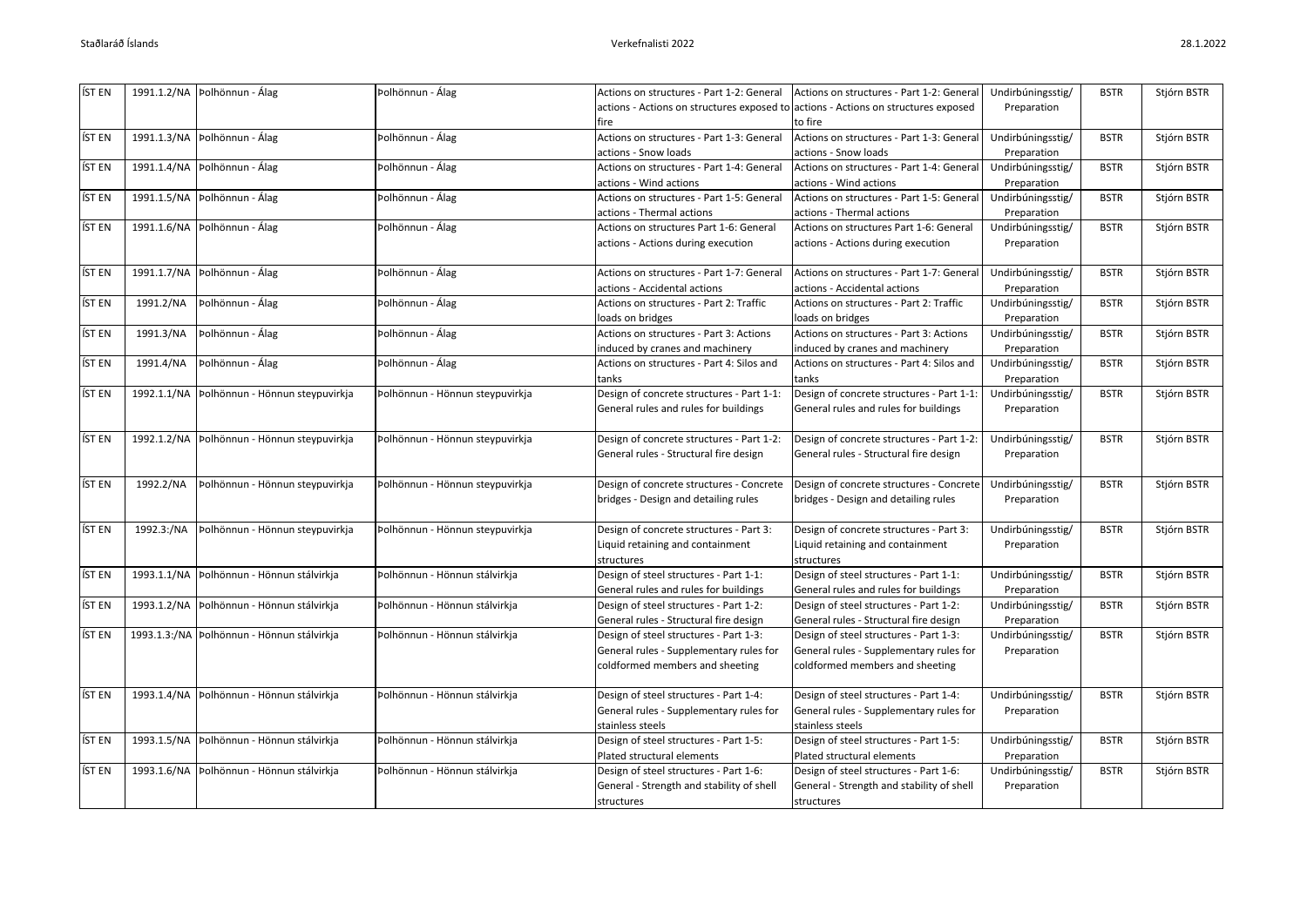| ÍST EN |           | 1993.1.7/NA   Þolhönnun - Hönnun stálvirkja      | Þolhönnun - Hönnun stálvirkja         | Design of steel structures - Part 1-7:       | Design of steel structures - Part 1-7:      | Undirbúningsstig/ | <b>BSTR</b> | Stjórn BSTR |
|--------|-----------|--------------------------------------------------|---------------------------------------|----------------------------------------------|---------------------------------------------|-------------------|-------------|-------------|
|        |           |                                                  |                                       | General - Strength of planar plated          | General - Strength of planar plated         | Preparation       |             |             |
|        |           |                                                  |                                       | structures loaded transversley               | structures loaded transversley              |                   |             |             |
| íst en |           | 1993.1.8:/NA   Þolhönnun - Hönnun stálvirkja     | Þolhönnun - Hönnun stálvirkja         | Design of steel structures - Part 1-8:       | Design of steel structures - Part 1-8:      | Undirbúningsstig/ | <b>BSTR</b> | Stjórn BSTR |
|        |           |                                                  |                                       | Design of joints                             | Design of joints                            | Preparation       |             |             |
| ÍST EN |           | 1993.1.9:/NA   Þolhönnun - Hönnun stálvirkja     | Þolhönnun - Hönnun stálvirkja         | Design of steel structures - Part 1-9:       | Design of steel structures - Part 1-9:      | Undirbúningsstig/ | <b>BSTR</b> | Stjórn BSTR |
|        |           |                                                  |                                       | Fatigue                                      | Fatigue                                     | Preparation       |             |             |
| ÍST EN |           | 1993.1.10/NA Polhönnun - Hönnun stálvirkja       | Þolhönnun - Hönnun stálvirkja         | Design of steel structures - Part 1-10:      | Design of steel structures - Part 1-10:     | Undirbúningsstig/ | <b>BSTR</b> | Stjórn BSTR |
|        |           |                                                  |                                       | Material toughness and through-              | Material toughness and through-             | Preparation       |             |             |
|        |           |                                                  |                                       | thickness properties                         | thickness properties                        |                   |             |             |
| ÍST EN |           | 1993.1.11/NA Polhönnun - Hönnun stálvirkja       | Þolhönnun - Hönnun stálvirkja         | Design of steel structures - Part 1-11:      | Design of steel structures - Part 1-11:     | Undirbúningsstig/ | <b>BSTR</b> | Stjórn BSTR |
|        |           |                                                  |                                       | Design of structures with tension            | Design of structures with tension           | Preparation       |             |             |
|        |           |                                                  |                                       | components                                   | components                                  |                   |             |             |
| íst en |           | 1993.1.12/NA   Þolhönnun - Hönnun stálvirkja     | Þolhönnun - Hönnun stálvirkja         | Design of steel structures - Part 1-12:      | Design of steel structures - Part 1-12:     | Undirbúningsstig/ | <b>BSTR</b> | Stjórn BSTR |
|        |           |                                                  |                                       | Additional rules for the extension of EN     | Additional rules for the extension of EN    | Preparation       |             |             |
|        |           |                                                  |                                       | 1993 up to steel grades S 700                | 1993 up to steel grades S 700               |                   |             |             |
| ÍST EN | 1993.2/NA | Þolhönnun - Hönnun stálvirkja                    | Þolhönnun - Hönnun stálvirkja         | Design of steel structures - Part 2: Steel   | Design of steel structures - Part 2: Steel  | Undirbúningsstig/ | <b>BSTR</b> | Stjórn BSTR |
|        |           |                                                  |                                       | bridges                                      | bridges                                     | Preparation       |             |             |
| íst en |           | 1993.3.1/NA   Þolhönnun - Hönnun stálvirkja      | Þolhönnun - Hönnun stálvirkja         | Design of steel structures - Part 3-1:       | Design of steel structures - Part 3-1:      | Undirbúningsstig/ | <b>BSTR</b> | Stjórn BSTR |
|        |           |                                                  |                                       | Towers, masts and chimneys - Towers          | Towers, masts and chimneys - Towers         | Preparation       |             |             |
|        |           |                                                  |                                       | and masts                                    | and masts                                   |                   |             |             |
| ÍST EN |           | 1993.3.2/NA   Þolhönnun - Hönnun stálvirkja      | Þolhönnun - Hönnun stálvirkja         | Design of steel structures - Part 3-2:       | Design of steel structures - Part 3-2:      | Undirbúningsstig/ | <b>BSTR</b> | Stjórn BSTR |
|        |           |                                                  |                                       | Towers, masts and chimneys - Chimneys        | Towers, masts and chimneys - Chimneys       | Preparation       |             |             |
| ÍST EN |           | 1993.4.1/NA   Þolhönnun - Hönnun stálvirkja      | Þolhönnun - Hönnun stálvirkja         | Design of steel structures - Part 4-1: Silos | Design of steel structures - Part 4-1:      | Undirbúningsstig/ | <b>BSTR</b> | Stjórn BSTR |
|        |           |                                                  |                                       | tanks and pipelines - Silos                  | Silos, tanks and pipelines - Silos          | Preparation       |             |             |
| ÍST EN |           | 1993.4.2/NA   Þolhönnun - Hönnun stálvirkja      | Þolhönnun - Hönnun stálvirkja         | Design of steel structures - Part 4-2: Silos | Design of steel structures - Part 4-2:      | Undirbúningsstig/ | <b>BSTR</b> | Stjórn BSTR |
|        |           |                                                  |                                       | tanks and pipelines - Tanks                  | Silos, tanks and pipelines - Tanks          | Preparation       |             |             |
| ÍST EN |           | 1993.4.3/NA   Þolhönnun - Hönnun stálvirkja      | Þolhönnun - Hönnun stálvirkja         | Design of steel structures - Part 4-3: Silos | Design of steel structures - Part 4-3:      | Undirbúningsstig/ | <b>BSTR</b> | Stjórn BSTR |
|        |           |                                                  |                                       | tanks and pipelines - Pipelines              | Silos, tanks and pipelines - Pipelines      | Preparation       |             |             |
| ÍST EN | 1993.5/NA | Þolhönnun - Hönnun stálvirkja                    | Þolhönnun - Hönnun stálvirkja         | Design of steel structures - Part 5: Piling  | Design of steel structures - Part 5: Piling | Undirbúningsstig/ | <b>BSTR</b> | Stjórn BSTR |
|        |           |                                                  |                                       |                                              |                                             | Preparation       |             |             |
| ÍST EN | 1993.6/NA | Þolhönnun - Hönnun stálvirkja                    | Þolhönnun - Hönnun stálvirkja         | Design of steel structures - Part 6: Crane   | Design of steel structures - Part 6: Crane  | Undirbúningsstig/ | <b>BSTR</b> | Stjórn BSTR |
|        |           |                                                  |                                       | supporting structures                        | supporting structures                       | Preparation       |             |             |
| ÍST EN |           | 1994.1.1/NA   Þolhönnun - Hönnun samsettra stál- | Þolhönnun - Hönnun samsettra stál- og | Design of composite steel and concrete       | Design of composite steel and concrete      | Undirbúningsstig/ | <b>BSTR</b> | Stjórn BSTR |
|        |           | og steypuvirkja                                  | steypuvirkja                          | structures - Part 1-1: General rules and     | structures - Part 1-1: General rules and    | Preparation       |             |             |
|        |           |                                                  |                                       | rules for buildings                          | rules for buildings                         |                   |             |             |
| ÍST EN |           | 1994.1.2/NA   Þolhönnun - Hönnun samsettra stál- | Þolhönnun - Hönnun samsettra stál- og | Design of composite steel and concrete       | Design of composite steel and concrete      | Undirbúningsstig/ | <b>BSTR</b> | Stjórn BSTR |
|        |           | og steypuvirkja                                  | steypuvirkja                          | structures - Part 1-2: General rules -       | structures - Part 1-2: General rules -      | Preparation       |             |             |
|        |           |                                                  |                                       | Structural fire design                       | Structural fire design                      |                   |             |             |
| ÍST EN | 1994.2/NA | Þolhönnun - Hönnun samsettra stál-               | Þolhönnun - Hönnun samsettra stál- og | Design of composite steel and concrete       | Design of composite steel and concrete      | Undirbúningsstig/ | <b>BSTR</b> | Stjórn BSTR |
|        |           | og steypuvirkja                                  | steypuvirkja                          | structures - Part 2: General rules and       | structures - Part 2: General rules and      | Preparation       |             |             |
|        |           |                                                  |                                       | rules for bridges                            | rules for bridges                           |                   |             |             |
| ÍST EN |           | 1995.1.1/NA   Þolhönnun - Hönnun timburvirkja    | Þolhönnun - Hönnun timburvirkja       | Design of timber structures - Part 1-1:      | Design of timber structures - Part 1-1:     | Undirbúningsstig/ | <b>BSTR</b> | Stjórn BSTR |
|        |           |                                                  |                                       | General - Common rules and rules for         | General - Common rules and rules for        | Preparation       |             |             |
|        |           |                                                  |                                       | buildings                                    | buildings                                   |                   |             |             |
| ÍST EN |           | 1995.1.2/NA   Þolhönnun - Hönnun timburvirkja    | Þolhönnun - Hönnun timburvirkja       | Design of timber structures - Part 1-2:      | Design of timber structures - Part 1-2:     | Undirbúningsstig/ | <b>BSTR</b> | Stjórn BSTR |
|        |           |                                                  |                                       | General - Structural fire design             | General - Structural fire design            | Preparation       |             |             |
| ÍST EN | 1995.2/NA | Þolhönnun - Hönnun timburvirkja                  | Þolhönnun - Hönnun timburvirkja       | Design of timber structures - Part 2:        | Design of timber structures - Part 2:       | Undirbúningsstig/ | <b>BSTR</b> | Stjórn BSTR |
|        |           |                                                  |                                       | <b>Bridges</b>                               | <b>Bridges</b>                              | Preparation       |             |             |
|        |           |                                                  |                                       |                                              |                                             |                   |             |             |